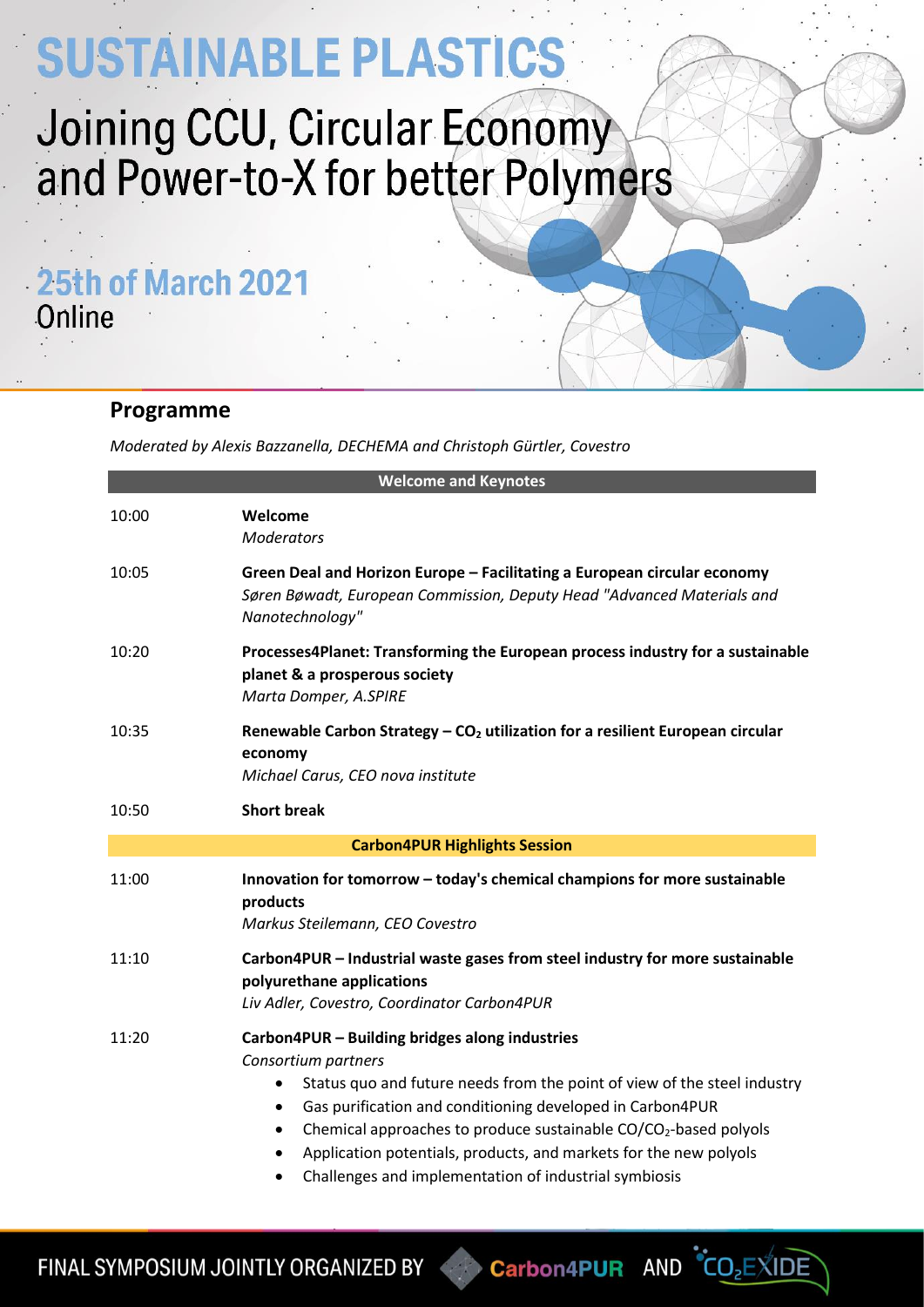| 12:00                                         | Carbon4PUR - Assessment of environmental impact, economic aspects,<br>acceptance and perception of $CO2/CO$ utilization and policies and regulations<br>Consortium partners                                                                                                                          |  |
|-----------------------------------------------|------------------------------------------------------------------------------------------------------------------------------------------------------------------------------------------------------------------------------------------------------------------------------------------------------|--|
| 12:30                                         | Q&A<br><b>Moderators</b>                                                                                                                                                                                                                                                                             |  |
| 12:45                                         | <b>Lunch break</b>                                                                                                                                                                                                                                                                                   |  |
| <b>Keynote</b>                                |                                                                                                                                                                                                                                                                                                      |  |
| 13:15                                         | <b>Sustainable Plastics Strategy</b><br>Nieves Gonzalez Ramon, SusChem                                                                                                                                                                                                                               |  |
| <b>CO<sub>2</sub>EXIDE Highlights Session</b> |                                                                                                                                                                                                                                                                                                      |  |
| 13:30                                         | Power-to-X and the chemical industry - The role of electrification for future<br>sustainable markets<br>Armin Schnettler, EVP Siemens Energy                                                                                                                                                         |  |
| 13:35                                         | $CO2$ EXIDE – Electrochemical CO <sub>2</sub> conversion to produce ethylene and ethylene<br>oxide derivates<br>Arne Roth, Fraunhofer IGB, Coordinator CO <sub>2</sub> EXIDE                                                                                                                         |  |
| 14:00                                         | $CO2$ EXIDE – The CO <sub>2</sub> EXIDE electrochemical cell: Simultaneous ethylene and<br>hydrogen peroxide production<br>Kerstin Wiesner-Fleischer, Siemens Energy                                                                                                                                 |  |
| 14:30                                         | $CO2EXIDE - Life cycle assessment and impact-related studies$<br>Johannes Lindorfer, Energy Institute at the Johannes Kepler University Linz                                                                                                                                                         |  |
| 15:00                                         | Q&A<br><b>Moderators</b>                                                                                                                                                                                                                                                                             |  |
| 15:15                                         | <b>Short break</b>                                                                                                                                                                                                                                                                                   |  |
|                                               | <b>Joint Session</b>                                                                                                                                                                                                                                                                                 |  |
| 15:30                                         | Lessons learned during Carbon4PUR and CO2EXIDE<br>Liv Adler and Arne Roth, Coordinators Carbon4PUR and CO2EXIDE                                                                                                                                                                                      |  |
| 15:45                                         | Panel discussion: Demands and next steps towards a circular industry in Europe<br>Walter Leitner, MPI-CEC / RWTH Aachen University<br>Maximilian Fleischer, Siemens Energy<br>Sophie Wilmet, CEFIC<br>Carmine Marzano, European Commission, DG Research and Innovation<br>Florian Ausfelder, DECHEMA |  |
| 16:15                                         | Wrap-up of the event<br><b>Moderators</b>                                                                                                                                                                                                                                                            |  |
| 16:30                                         | End of the event                                                                                                                                                                                                                                                                                     |  |

*Programme version 1.7; March 15th, 2021*

FINAL SYMPOSIUM JOINTLY ORGANIZED BY Carbon4PUR AND CO<sub>2</sub>EXIDE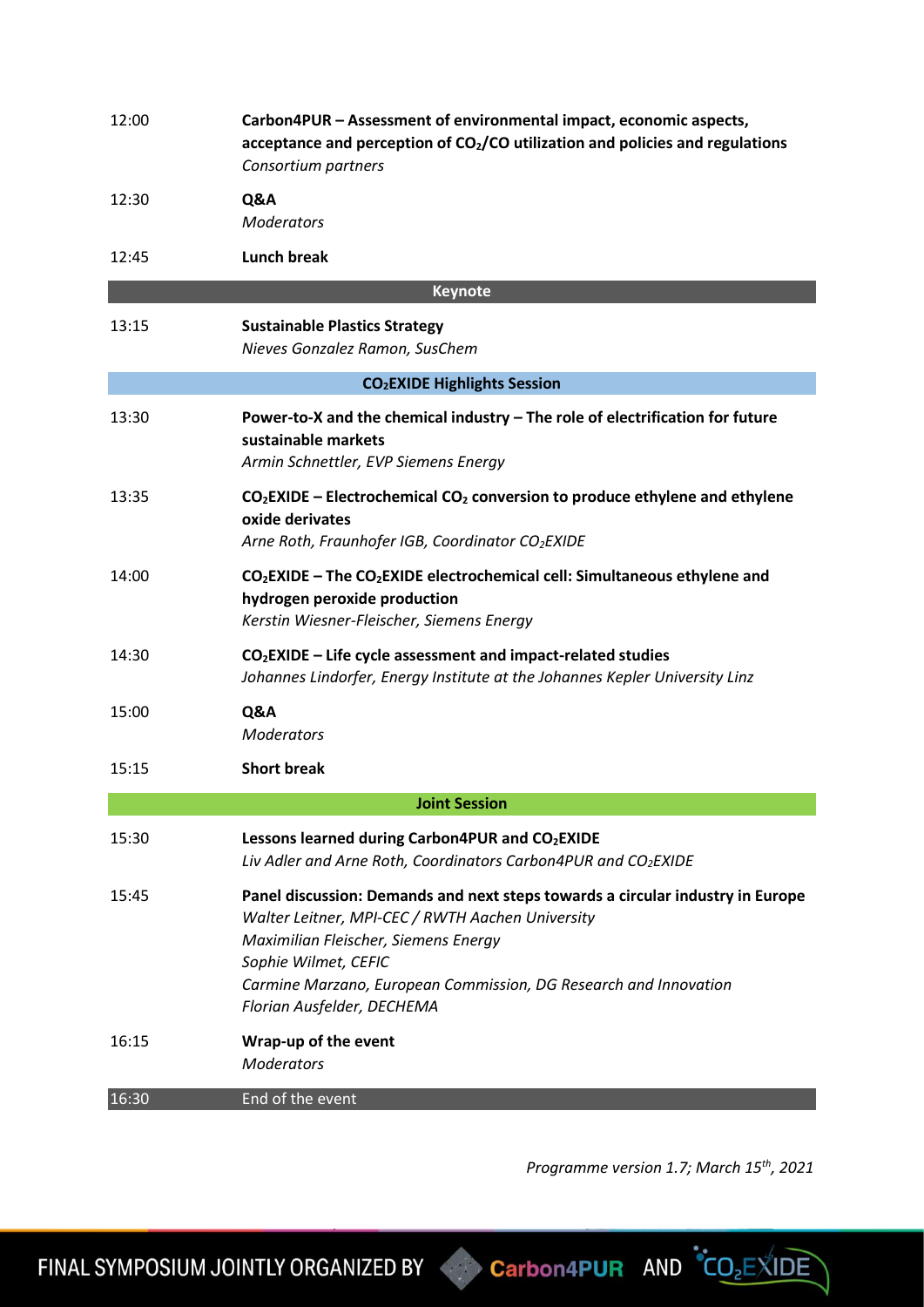#### **Carbon4PUR**

The EU process industry needs to become less dependent of fossils as source of carbon, and – at the same time – to reduce the greenhouse effect. The project Carbon4PUR tackles the two challenges at the same time: CO/CO<sub>2</sub>-rich waste gas streams, e.g., from the steel industry, shall serve as potentially interesting alternative carbon-resources for the chemical industry. In Carbon4PUR, we aim to transform steel mill waste gas streams into higher value intermediates for more sustainable polyurethane applications. Both the multidisciplinary consortium and the work are organized along the full value chain starting with the provision and conditioning of industrial emissions from a steel to a chemical company in line with the concept of industrial symbiosis. Carbon4PUR targets on rigid foams for building insulation and polyurethane dispersion resins for wood coatings for market-oriented consumer products.

[www.carbon4pur.eu/](https://www.carbon4pur.eu/)



#### **Funding**

Programme: EU Horizon 2020 Action: Research and Innovation Action (RIA) Topic: H2020-SPIRE-8-2017 Call: Carbon dioxide utilisation to produce added value chemicals H2020-IND-CE2016-17

#### **Duration**

October 2017 – March 2021



This project has received funding from the European Union's Horizon 2020 research and innovation programme under grant agreement No 768919.

FINAL SYMPOSIUM JOINTLY ORGANIZED BY **Carbon4PUR** AND CO<sub>2</sub>EXIDE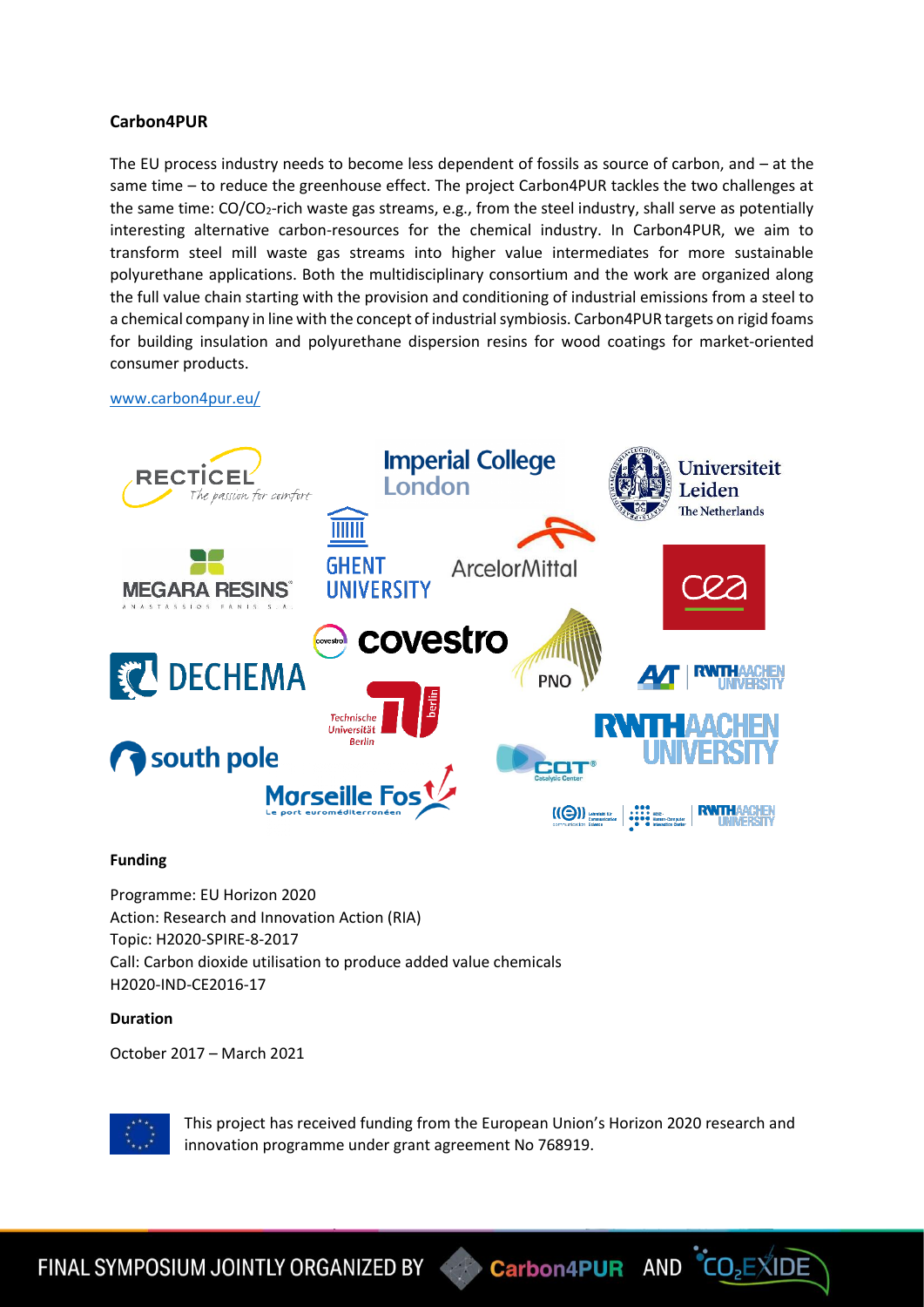#### **CO2EXIDE**

The key objective of the project  $CO<sub>2</sub>EXIDE$  is the development of an electrochemical, energy efficient and near-to-CO<sub>2</sub>-neutral process to produce the bulk chemical ethylene oxide from CO<sub>2</sub>, water, and renewable energy. The process is adapted to the utilisation of biogenic emissions from fermentation or biogas upgrading which produce a highly concentrated  $CO<sub>2</sub>$ -off-gas. One of the central innovations of the process is the development of a new type of electrolyser that enables a simultaneous valueadded reaction on both anode and cathode. The technology is suitable for the utilisation of excess energy or off-peak power and feasible for decentralised application, as adjunct to wind parks or solarelectric generation.

The CO<sub>2</sub>EXIDE technology is currently developed by the collaboration of ten organisations from six European countries, bundling expert knowledge from the fields of surface physics, electrochemistry, apparatus engineering, energy management and communication. The project is assigned to the SPIRE initiative "Sustainable Process Industry".

[www.co2exide.eu](http://www.co2exide.eu/)



#### **Funding**

Programme: EU Horizon 2020 Action: Research and Innovation Action (RIA) Topic: SPIRE-10-2017 Call: Industry 2020 in the Circular Economy H2020-IND-CE2016-17

**Duration**

January 2018 – June 2021



This project has received funding from the European Union's Horizon 2020 research and innovation programme under grant agreement No 768789.

Carbon4PUR AND CO<sub>2</sub>EXIDE

FINAL SYMPOSIUM JOINTLY ORGANIZED BY